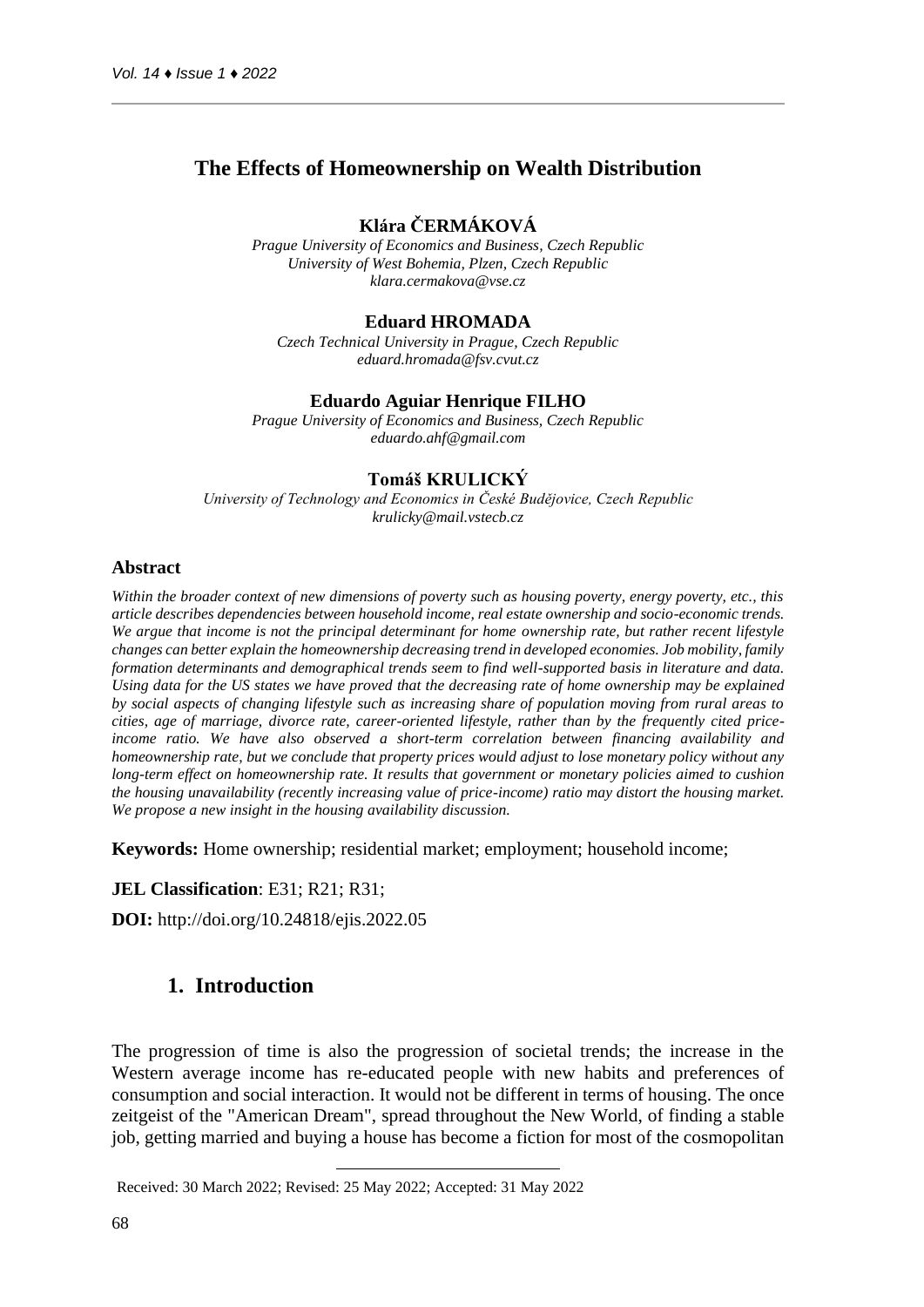inhabitants of the West. The peculiarity of this "lifestyle" is that homeownership is a function of the household income, the challenge is not if a person should buy a house or not, but which house his/her income can afford. Contemporarily, socio-economic trends have interfered with this relation, such as the changes in family formation (proportion and age of the population getting married), migration and immigration to large and mid-sized metropolitan areas and the conversion of the economic activity of many cities into more modern sources of income. These factors have changed the habits of house purchasing and income is not the most important determinant of home ownership.

Fulfilling the "American Dream" is getting cracked, especially for the young generation of adults arranging their first home. Due to the COVID-19 pandemic and the loose monetary policy of central banks, much financial capital was diverted to the residential market, causing a significant increase in the price level, influencing the availability of owner-occupied housing. Experts expect mortgage rates and down payment requirements to grow in the years to follow forcing young generation to revise its approach to own housing. An increase in the age at which young people will take out their first mortgage as well as increasing the share of rental housing can be expected. People taking out their first mortgage over the age of 40 or abandoning the idea of own housing as target will not be an exception. Stanimir (2020) points out that the young generation participation in the labour market differs substantially from the traditional employment and reflects changes in this generation's lifestyle as confirmed by Cermakova *et al.* (2019). Gill (2020) points out that Millenians often lack money management skills which could help them to manage buying own housing.

We can expect a change in the lifestyle of the young generation, which will settle down later, the housing issue will be addressed at an older age, and the establishment of families will also be postponed to a later age. Family background will play a crucial role for one's property acquisition decision making. Young people with wealthy parents will have a significant competitive advantage over less fortunate peers. This advantage will decisively affect their entire productive and personal live. A large part of the young generation will thus have to come to terms with the variant of rental housing or commuting.

Trends prevailing in the real estate market seem not to differ across countries. Would less family oriented and more career-oriented/mobility-seeking individuals be the reason on decreased homeownership in the developed economies? What is the role of state and central bank in increasing home ownership, if any? Our motivation is understanding the ongoing changes in reasons for homeownership as our data show that the intuitive relationship higher income – higher rate of homeownership does not hold. We will be seeking for factors influencing homeownership rate, which, obviously, must be away from income in many regions, and aim to formulate suggestions for policy responses to current challenges in the housing market.

# **2. Literature Review**

Housing affordability including energy and water sustainability and socio-economic, health and environmental consequences has recently been focused by vast areas of research (Luczak *et al.*, 2021, Kopp *et al.*, 2021, Cermakova *et al.*, 2022 or Bednar *et al.,* 2022).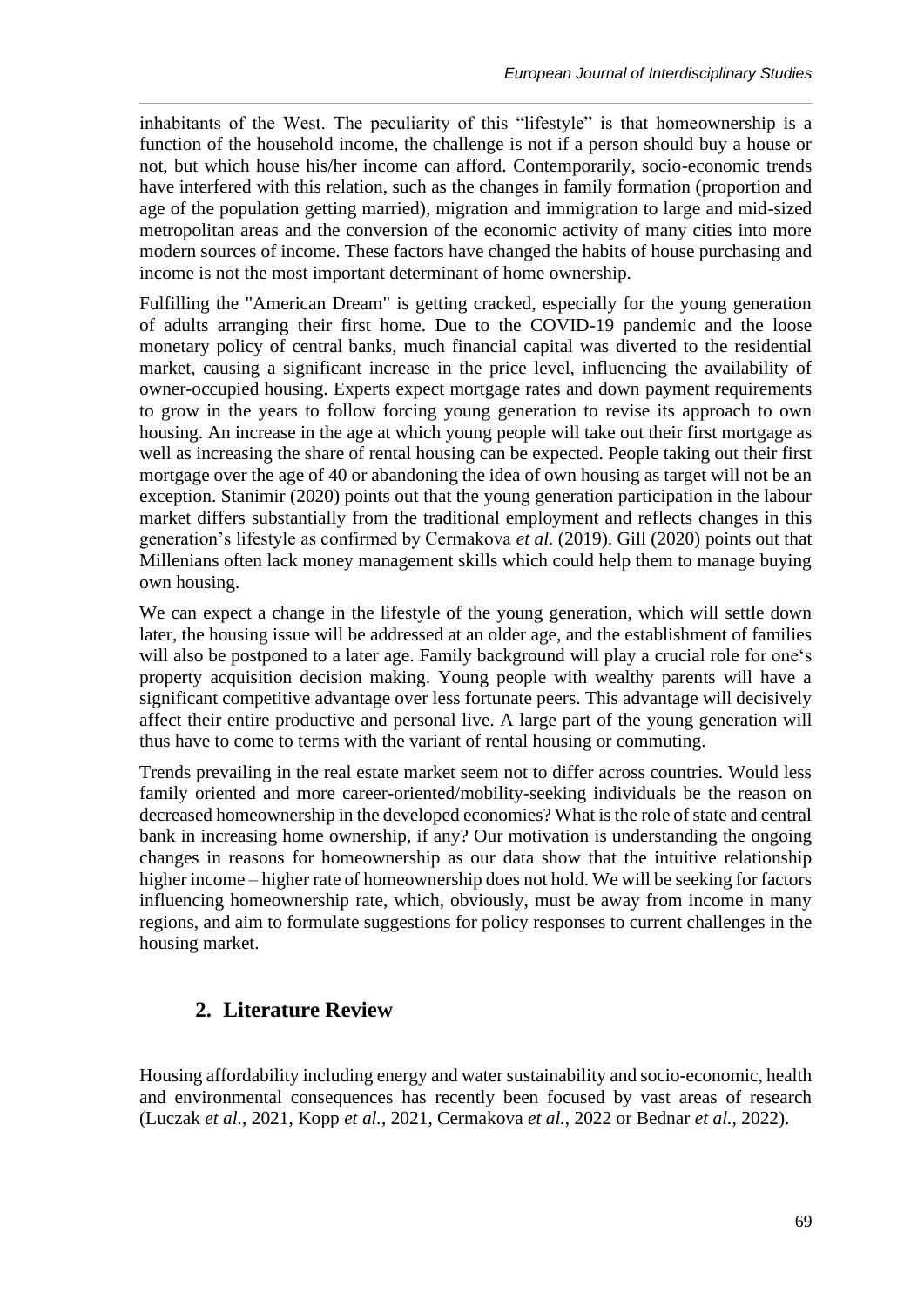The following review is focused on selected scopes of the academic production on the topic. An investigation on the profile of homeowners and their reasons to purchase (or not) houses will be explored and, later, addressed in practical exercises.

Owning a house has an impact that surpasses the individual gains and pours into society. According to Rohe *et al.* (2002) owning a house can alter the "opportunity structure" of that area due to: 1) It can increase the time of permanence of individuals and families in the neighbourhood, enhancing the local community network. The permanence time is confirmed by Anily *et al.* (1999), that owners stay in their houses for almost 13 years and renters stay for approximately 2.5.; 2) It may lead to higher engagement in political matters and voluntary work within the area. It is believed that the social gains of neighbourhood interaction are directly linked to job finding, arising from opportunities identified within those social interactions. However, the specialized literature suggests that the permanence in the house is rather related to a weak mobility than to the desire to stay in the property (Lukavec *et al.* 2017). Certain groups may be especially susceptible to segregation within poor quality areas: black households, households lead by women, elderly homeowners and low-income or jobless households (South and Deane, 1993 and Burkhauser *et al.*, 1995; Kaderabkova *et al.* 2019). It is possible to observe that, at the same time, homeownership presents social externality to owners, and it might cause an entrapment to certain social strata.

An important linkage between family formation or intention to form a family and homeownership resides in the idea that owned houses are more suited to families than rented ones; due to location, layout and size (Mulder and Wagner, 1998) and risk to be forced to move as changing home is more painful for families with children. Owned houses are usually larger and located in safe and child-friendly areas of the city. The advantages are substantial for families or prospective families than for individuals or couples that do not plan to constitute a family with children. Additionally, owning a house comes with nonfinancial and financial costs. Financial costs are straightforwardly related to mortgage and risk-incurring operations to purchase the asset. The non-financial cost is related to the loss of mobility if the owners intend to leave as a considerable amount of time would be spent in finding a new house and selling the current one (Helderman *et al.*, 2004). The traditional perspective of residential mobility is that the decision to move to a new residence can be understood as a function of the resident's discontentment with the current property (Brown and Moore, 1970). However, newer contributions presented that the causes for moving do not always relate to discontentment. A more complete structure on residential mobility can be attributed to the "life course approach", in which life is made of many aspects (education, residence, employment, household) and each aspect is related to a career. Socially people's careers interact, and, in the household dimension, careers of the resident members are interconnected (Willekens, 1999). Important events in life such as childbirth and marriage are intrinsically relevant to the reorganization of people's lives and their housing choices and, when facing these events, individuals might desire to find a bigger house or to move to a better neighbourhood. It is relevant to observe that these events are not randomly happening but is part of a strong relationship between the event and the person's stage in life (significant indicators of stage are age and household composition). Below, Mulder and Wager (1998) present the age and rate of transition into owned houses for West Germany between 1920 and 1960 (*Figure 1*).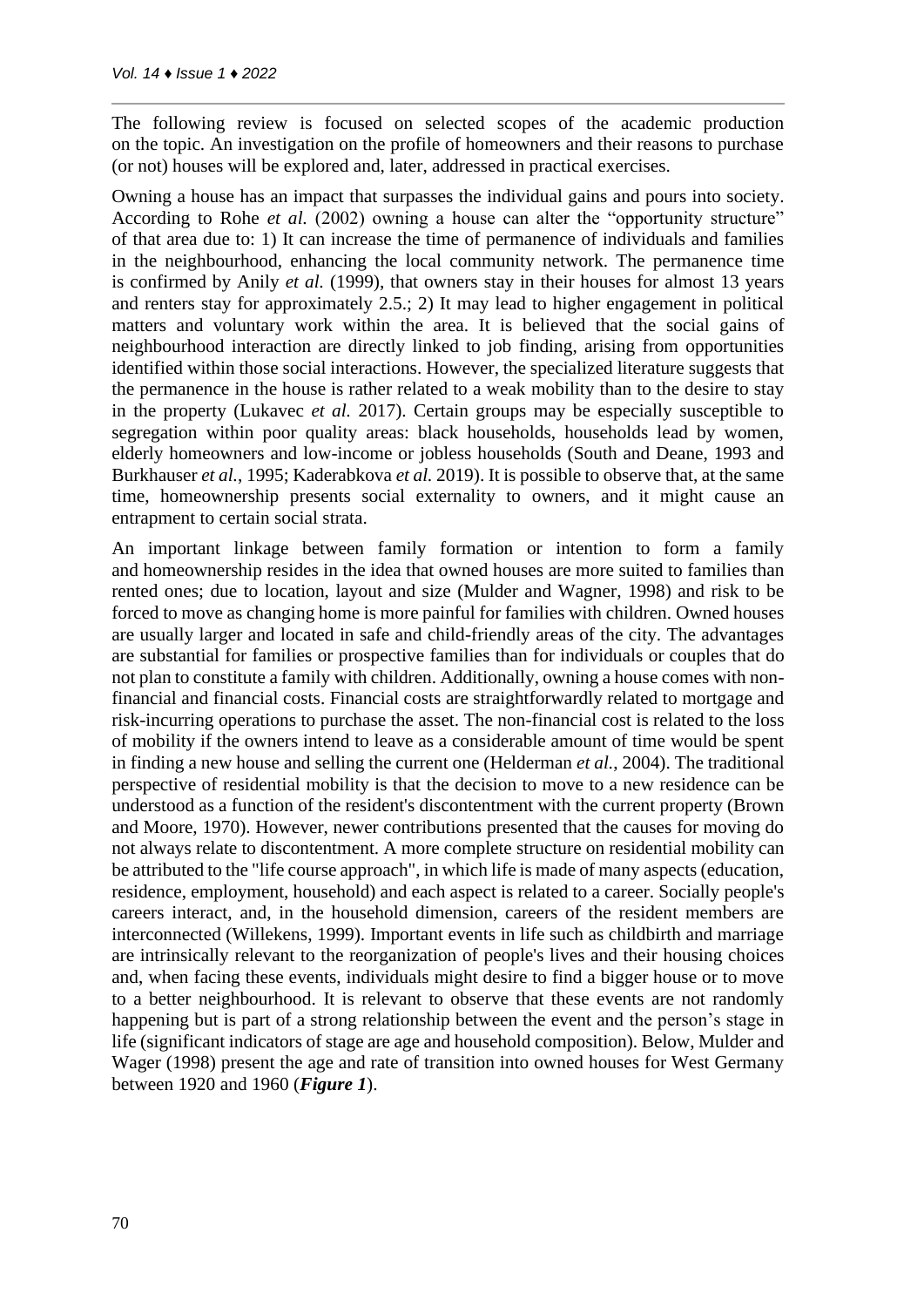### **Figure 1. Rates of transition into homeownership around marriage, West Germany (1920 – 1960)**



Source: Mulder and Wagner, 1998

It is possible to see that there is no clear trend in the rate of newly wed couples (0 years of marriage) purchasing houses: in 1920 almost 10% of newly wed couples had their own house, in 1940 it was 24%, in 1950 it was 19% and in 1960 was around 13%. As per capita income has grown in west and, later on, in unified Germany, it would be logically correct to derive the assumption that purchasing a house has a strong sociological factor (forming a legal union with another individual, in this case) and is not a simplistic consequence of income change; otherwise, the relation higher income equals to higher homeownership for newly-weds would not be questionable.

Geoffrey Carliner (1974) conducted a nation-wide investigation on the United States to find the main causes of homeownership. He intended to expand the studies conducted for few American cities to the whole country, and his research showed that the causes for homeownership for those cities would be correctly derived to the country: Marital status, family size and age are highly correlated with ownership rate. In order to characterize the typical profile that owns a house, it is relevant to understand in which location this person can be found. (Location is relevant due to sociological reasons leading to interpersonal relations (marriage and family bonds) and professional choices (comparative advantages of different regions and its career opportunities). Mulder and Wagner (1998) present ownership rates according to location and finds that home ownership rate decreases with density of urbanisation. While in rural areas it is found that more than 70% of households own their homes, this rate is around 60% in larger metropolitan areas and 40% in the New York metropolitan area. Households in rural areas tend to move less often as they are tied to the locality (Uvarova, 2020) and participate in local family businesses (Avdullahi, 2020). Hromada *et al.* (2021) in their article deal with factors (number of advertisements of new apartments per 1000 inhabitants, share of persons in foreclosure, etc.) that affect the return on investment in the real estate market. For their study and calculation, they used data from individual districts of the Czech Republic and data from the EVAL software developed by one of the authors of the article.

It becomes clear that homeownership rate in inversely related to urbanization: the more urbanized and cosmopolitanized is the area, the less ownership rate will be found. This finding is also presented by Mulder and Wagner (1998), they state that *"the likelihood of becoming a homeowner is smaller with higher degrees of urbanization"*, in their findings for West-Germany and the Netherlands people in highly urbanized areas have two-thirds less chances of becoming a homeowner when compared to those in non-urbanized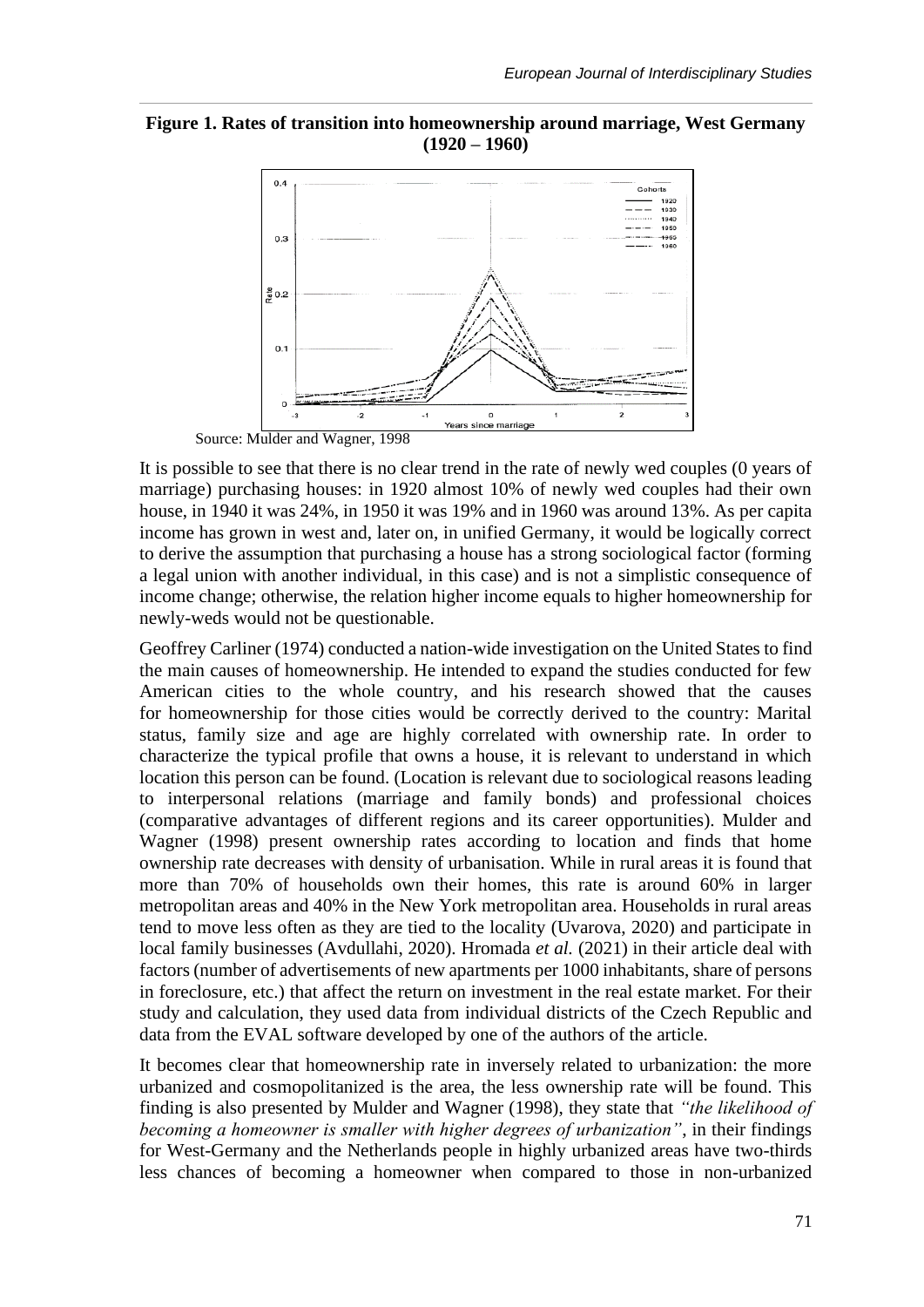locations. High homeownership rates compared to cities can be easily explained by the fact that rental market is very limited in urban areas (Kaderabkova *et al.* 2020b) and also individuals tied to land are less likely to move (Kaderabkova *et al.* 2020a). So far, married couples of non-urban areas seem to be the highest in homeownership rates. As marital status and family formation are relevant factors of homeownership, it is desirable to analyse the change indicators within this topic (considering only numbers and trends, without any sort of anthropological of behavioural reasoning): according to Bremmer and Kesserlring (2004) the number of divorces per thousand-women aged 15 years old or more escalated from 9.2% in 1960 to 18% in 2001. Same trend for participation of married women in the labor force: almost 33% in 1960 and 61% in 2001; Women's mean real income in 1960 was 9.427 USD  $(2001=100)$  and  $23.602$  USD in 2001. The birth rate for married woman decreased by 50% since 1960: 157 births per 1000 married women in the past, 86.7 births per thousand married women in 2001. There is a clear trend of less children and more career-oriented pattern of marriage (Jasova *et al.* 2019).

Another useful contribution on understanding the reasons for homeownership (counting that there is more to it than simply income) would be the internal migration within a country, which serves as an instrument to mobility. Would be expected that areas with high migration (in-and-out-flows) to require more mobility of its residents, therefore a lower homeownership rate. According to Molloy *et al.* (2011) the migration within the United States is large: yearly 1.5% of the country's population moves between two of the four Census-designed regions (West, Midwest, South and Northeast); around 1.3% of the population moves to another state within the same region; yearly between five and six percent of the population move from one county to another, as stated by the authors: *"This is often a sufficiently distant move to make a meaningful difference in local housing and labor market environments"*. *Figure 2* offers the graphic representation of this trend.



**Figure 2. Annual internal migration rates (United States, 1980 – 2010)**

The authors present three main drivers of internal migration: Firstly, the correlation between individuals' characteristics and net benefits of migrating, such as demographic and aging factors. Secondly, migration of particular groups like students seeking higher-level education outside their state or region. Idea also supported by Hoxby (2009), that young individuals are more likely to migrate as the selectivity of colleges increases (and the relevance of a diploma from those institutions also increase in the job market). Beside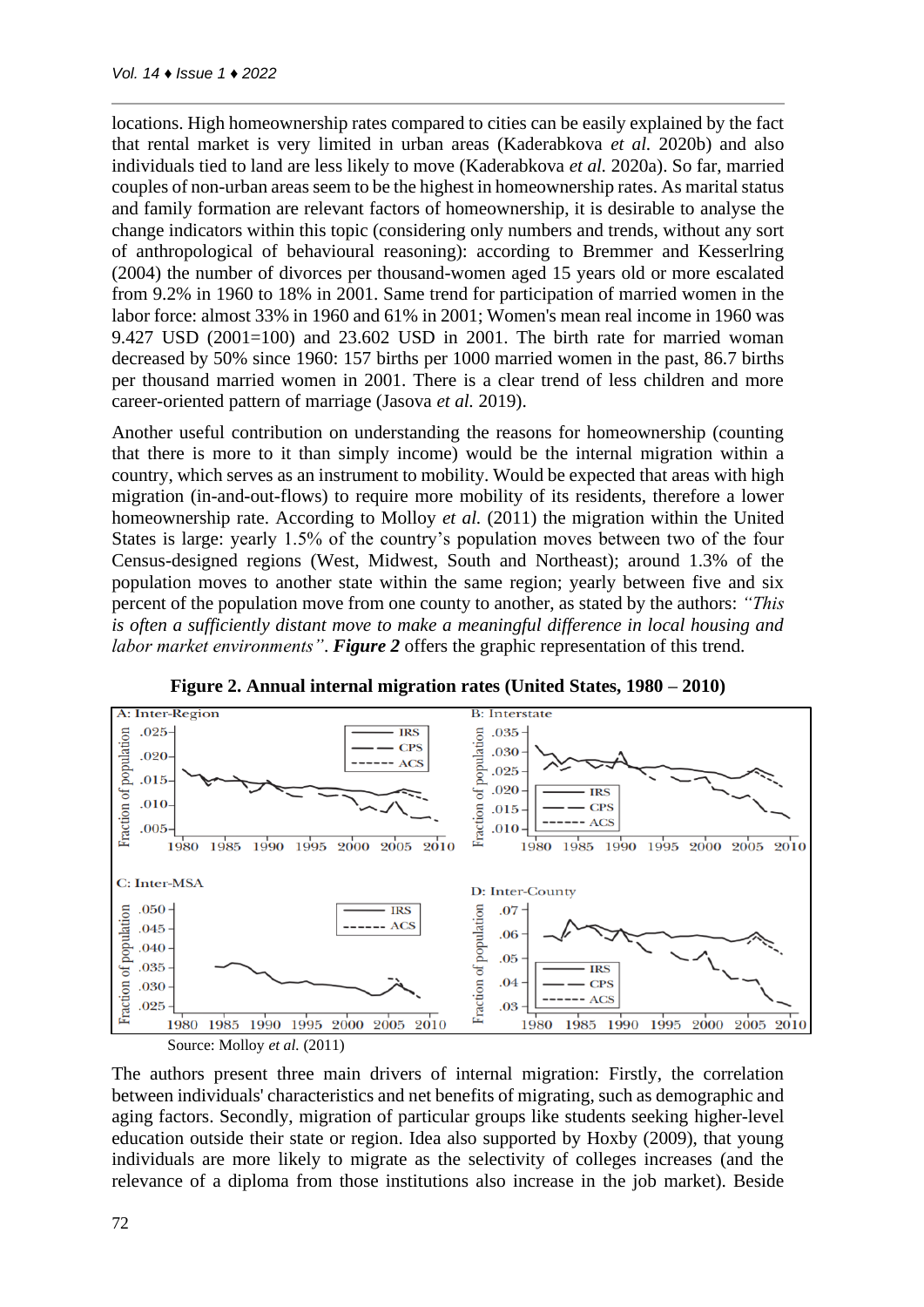studying purpose, a fall in labour demand is also an important contributor to inter-state migration. Thirdly, fundamental economic reasons might influence the net benefits of migrating, this type of migration seems to be pro-cyclical (falls in bad economic times and rises in good ones (Hejdukova *et al.* 2020), as individuals adopt strategies used by other individuals (Cermakova *et al.* 2021). Greenwood *et al.* (1986) support this pro-cyclical behavior stating that: *"the migrant-attractive power of an incremental job behaves in cyclical fashion"*.

It is also important to examine the impact of the COVID-19 pandemic on the real estate market. Authors Marona and Tomal (2020) examined the effects of the COVID-19 pandemic on the working practices of real estate agents and the attitudes of their clients in the city of Kraków. It was found that real estate agents began to use online services and digital technologies to a much greater extent. At the same time, their clients (landlords) transformed their business model so that instead of short-term renting, they began to use their properties for long-term leases. Tenants then began to demand a reduction in rental prices and demands for higher housing standards emerged. Similar trends have been confirmed across different cities as documented by Hromada (2021).

Maalsen *et al.* (2020) also argue that the COVID-19 pandemic has the greatest impact on the private rental housing sector. In particular, there are negative effects on short-term rental of apartments. Nicola *et al.* (2020) describe that the COVID-19 pandemic also had a significant impact on banks' access to housing loans. Banks in the UK, for example, have begun to demand that clients have a higher share of their own housing finance.

Another issue related to the COVID-19 pandemic that could have a negative impact on renting or buying one's own home is the impact of the pandemic on the tertiary sector. According to Horak *et al.* (2021) and Zubikova *et al*. (2022) this sector has been the hardest hit. In most cases, firms in this sector had to lay off their employees, close down their operations, etc. Thus, the article shows that when there were layoffs, people started to be without income and had problems paying rents or could not afford their own housing. The authors used information on companies based in the Czech Republic. Hassan and Lee (2021) deal with a similar topic but in a different country.

A study by Toro, Nocca and Buglione (2021) analyses trends in the residential market in Italy, especially in the Naples metropolitan area. The COVID-19 pandemic has changed the living and working conditions of the population since the beginning of 2020, affecting all sectors of the economy, including the real estate market. As many people were forced to spend much more time in their homes, including the implementation of work and leisure activities, the company began to place new demands on real estate. There is a growing demand for the use of common areas of buildings, terraces and balconies. There are higher demands on the surroundings of buildings, parks and natural lighting in buildings. A similar topic is addressed by Vochozka *et al.* (2017).

A study by Anenberg and Ringo (2021) examines the development of the US housing market during the COVID-19 pandemic. The authors found that the supply of residential real estate for sale is decreasing and at the same time real estate prices are rising. On the demand side, the pandemic forced households to spend more time at home, and this could attract new buyers to the housing market. Lower interest rates are also likely to stimulate housing demand. Krulicky *et al.* (2020) have a very similar view on this problem in the USA.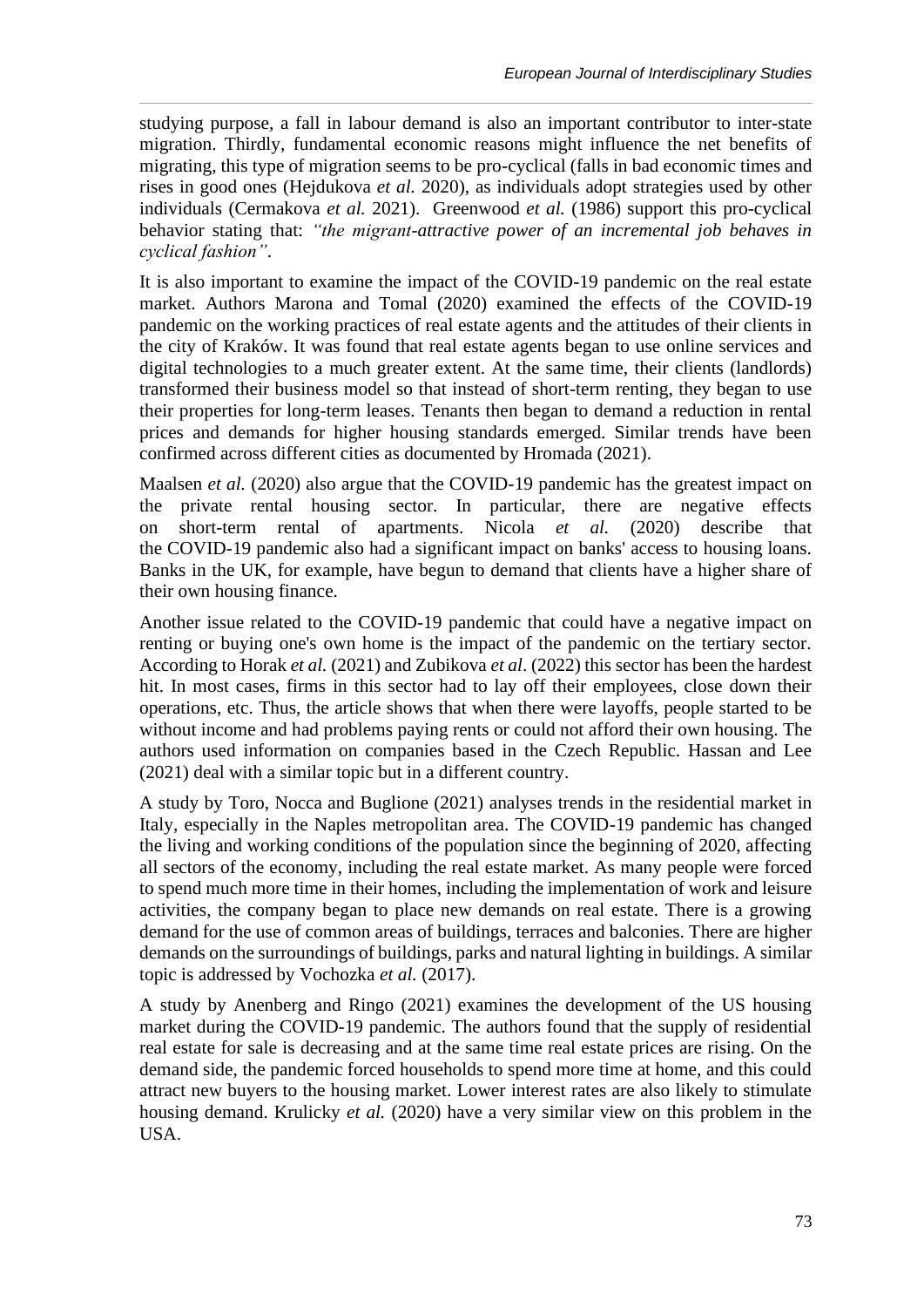The study by Le Goix *et al.* (2021) examines the impact of the economic crisis on housing affordability in individual European Union countries. The study identified key issues, including in particular social distancing, gentrification and the accumulation of socio-economic inequalities in individual localities. The authors have found it increasingly difficult to gain access to quality and affordable housing in larger European cities and name short term rentals as an important factor of housing unaffordability. The long-term impact of the COVID-19 pandemic on short-term rental trading through online platforms, in particular Airbnb, is addressed in the Dolnicar and Zare (2020) study. The authors predict that the share of homeowners who use this platform for business purposes will decline. This conclusion, however, is questioned by Hromada *et al.* (2021) who find that properties used for short-term rentals have not been transferred to long-term owner housing but remain ready to saturate the demand for short term rentals any time it grows again.

In the sections to follow we will examine the relationship between homeownership rate and selected socioeconomic variables. Housing affordability is often an aim of economic policies. But is there a need for subsidizing homebuyers? If the price income ratio is more favorable, will the rate of homeowners grow? Or, perhaps, the observed decreasing trend in homeownership rate is a natural consequence of changing lifestyle? If so, how may housing government policies be aimed? We will seek for arguments and propose an insight in the proposed areas.

Hromada *et al.* (2016) focused their article on life cycle costing in the implementation and preparation phase of residential projects. Based on the practical experience gained by the authors by testing an innovative method of life cycle assessment of buildings in a specific project, they found that selecting construction materials at low acquisition cost is not the most appropriate choice. Therefore, in this paper, they present a tool that evaluates the sustainability of residential buildings from an economic and life cycle cost perspective. They also expand the knowledge of the public and professionals about the importance of operating costs and investment before construction begins. Rent as an investment asset is discussed in Krulicky *et al.* (2019).

## **3. Methodology**

The data used is solemnly extracted from the Bureau of Economic Analysis, the Federal Reserve Bank of St. Louis and the United States Census Bureau. The data were accessed via the platform Data.census.gov allowing access to access demographic and economic data from US Census Bureau. Datasets range from 1984-2020 and 1993-2020, on yearly basis. The Census Bureau produces economic data across the entire economy on a monthly, quarterly, yearly, and five-year basis. All computations and econometric validations and graphical visualisations were performed by the authors.

This research uses the data for the USA for the reason that USA offers possibility to study states with different ownership rate and income and demographic characteristics, but at the same time states do not differ by historical development or economic policies. Such research is hardly reproducible at national state level or for the European Union for the same reasons. The availability of American data and the continental size of the country made it the only analysed nation as it has been proven that the housing availability trends are similar across developed economies (Le Goix, 2021), and at the same time possible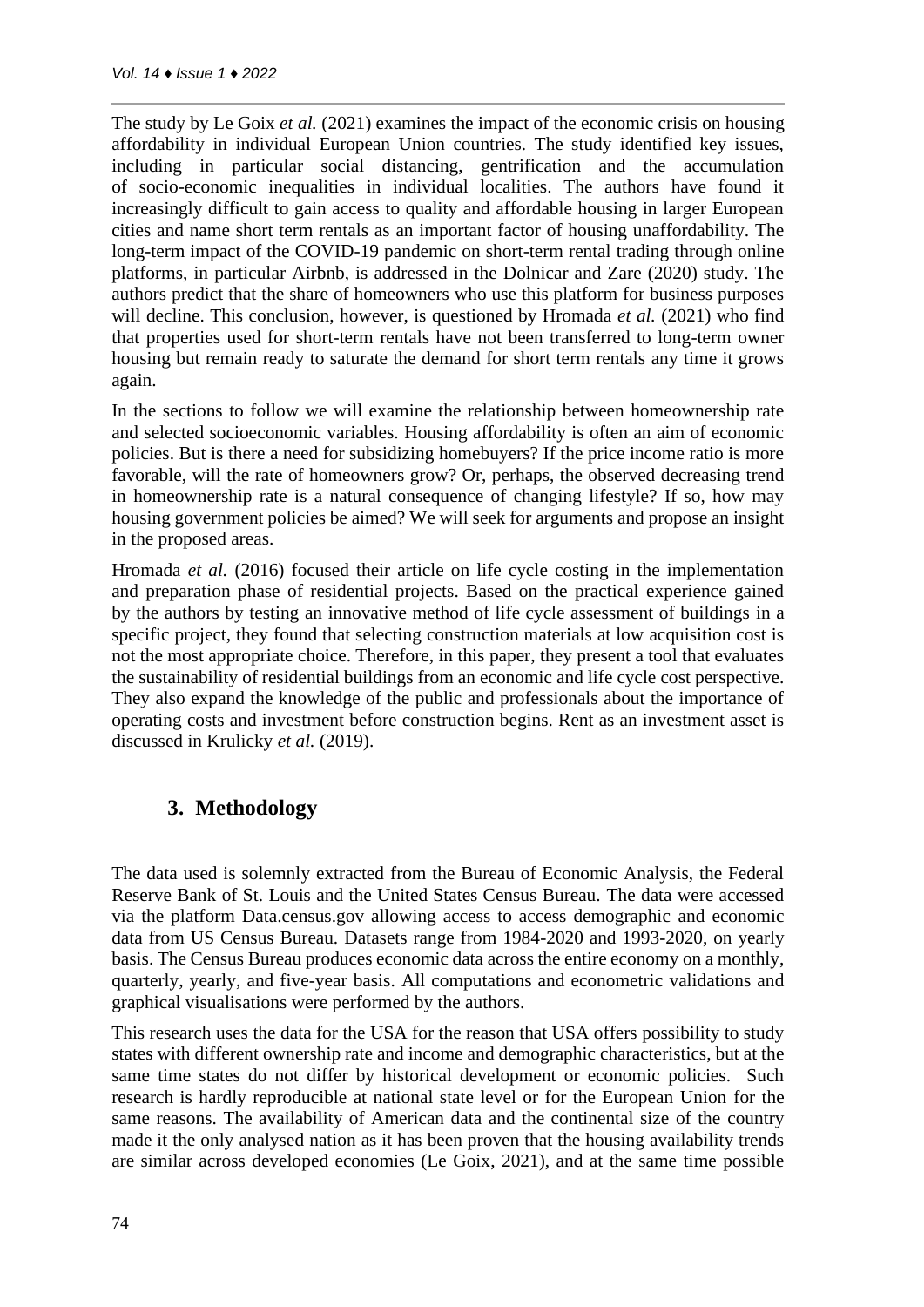cultural and historical aspects influencing the rate of homeownership are not present in the US data.

Two correlation tests are performed in our study: for income per capita and homeownership rate of selected U.S states and national "marriage rate" (by ethnicities white and black) (measured by the number of married men divided by total male population equal or above 15 years old in that given year) and national homeownership rate. Thirteen states have been selected following the intention to capture different socio-economics aspects of the United States, therefore, highly and lowly populated, relatively rich and poor, high-urbanized and low-urbanized states were selected. When these states are placed into several demographic lists, various tranches of this list are encompassed by this selection.

# **4. Results and Discussion**

Before discussing factors that may influence the home ownership rate let's examine the relationship between income and home ownership rate. Firstly, a correlation between income per capita and home ownership rates for these thirteen states are summarized in *Table 1*.

| Corr.                                              |
|----------------------------------------------------|
| $-0.2098$                                          |
| 0.1199                                             |
| 0.0430                                             |
| 0.1742                                             |
| 0.1557                                             |
| 0.4201                                             |
| 0.3315                                             |
| 0.1716                                             |
| $-0.5296$                                          |
| 0.1928                                             |
| 0.5608                                             |
| 0.3174                                             |
| 0.6385                                             |
| $D \cup C \cup C$ $A \cup 1$ $A \cup 1$ $D \cap D$ |

**Table 1. Correlation between home ownership and personal income per capita in selected U.S. states (1984 – 2020)**

Data source: Bureau of Ec. Analysis and FED

The graphical representations that follow show that there is not a clear dependence between home ownership rate and income – income is not an important driver of property prices. Below cartograms include selected states only, states in grey were not included in the visualization (e.g., their data is not presented here).

*Figure 3* displays homeownership rates for these states in the year 2020, *Figure 4* displays personal income per capita for the same year. A graphical demonstration helps to understand the spheres of influence of a determined state into another. *Figure 5* is a comprehensive demonstration of crucial indicator home price to income ratio, which extensively serves in understanding the housing markets (and the regional dynamic) of certain areas of the country. It is observable that some regions were more expensive almost 30 years ago than today, and others are more expensive today than in the past.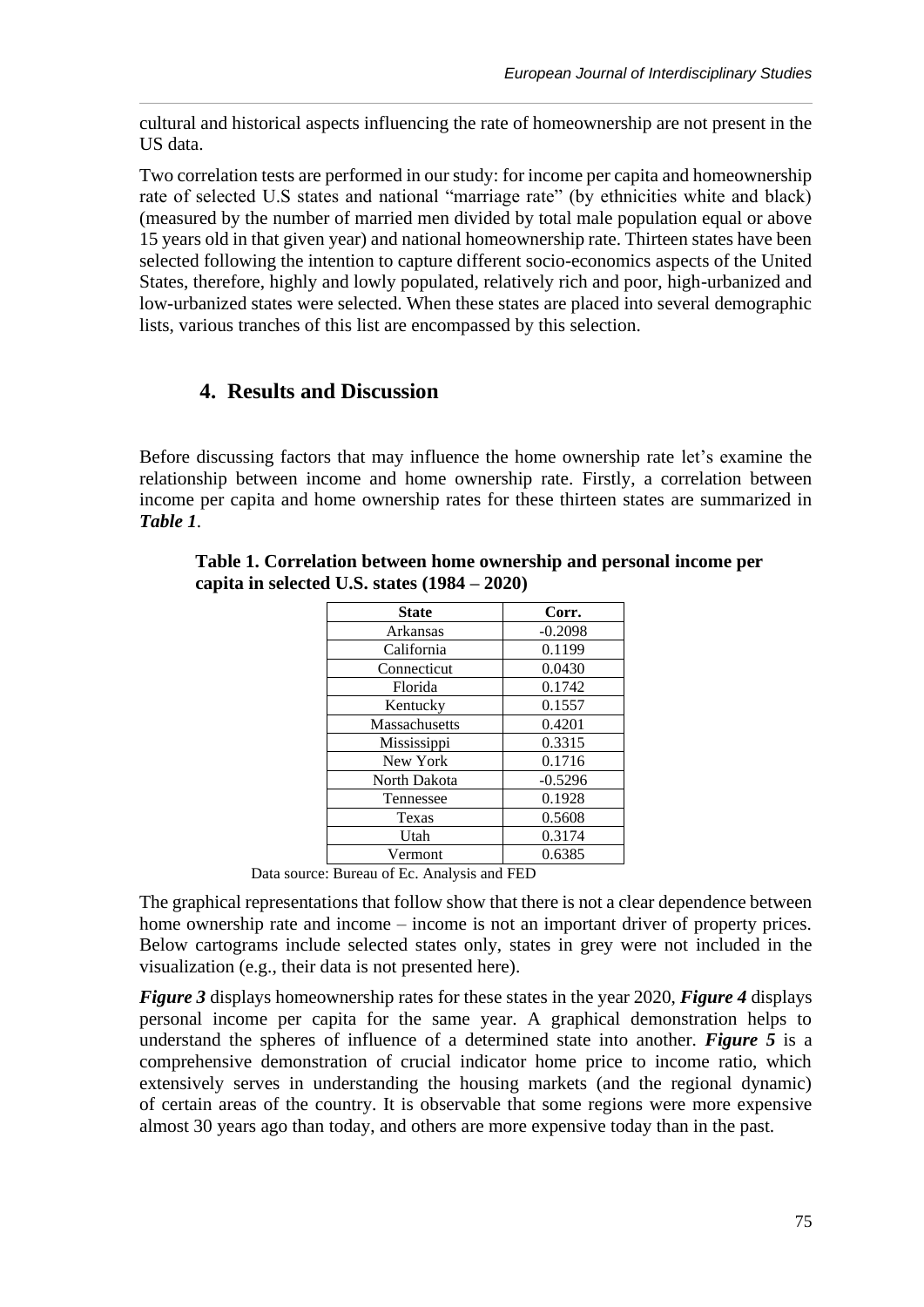

## **Figure 3. Homeownership for the year 2020**







Data source: Bureau of Ec. Analysis and FED



**Figure 5. Home price to income ratio (1980-2017), 4 selected periods**

Source: Harvard University (Joint Center for Housing Studies).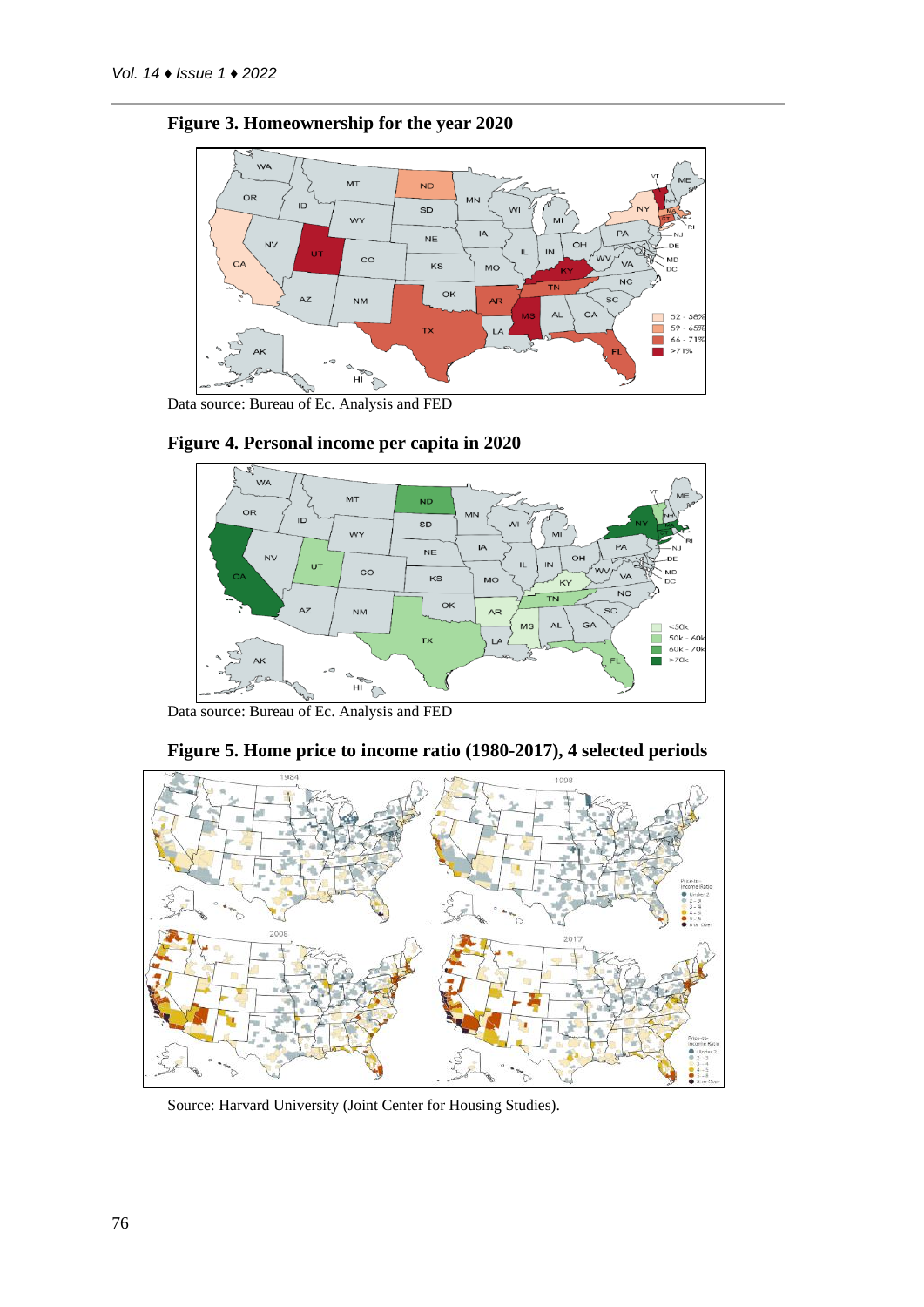California and New York are good examples of high incomes and low home ownership, their correlations are showing that increases in personal income per capita does not correlate to home acquisitions. On the opposite, Mississippi and Kentucky are states with low income per capita but high home ownership; additionally, these two variables do not see to be correlated as well, indicating that the sources of high home ownership must be away from income. Possibly due to a larger unskilled labour force when compared to richer states, and the literature suggests that people with lower labour mobility tend to purchase homes rather than rent. Texas and Florida are particularly interesting examples, they have similar home ownership rates (66.5% and 68.7%, respectively), personal income per capita (55,129 and 55,675 USD, respectively) and very high inflow of unskilled and skilled labour force from other states and abroad; however, only Texas has a higher correlation (0.56) of income and home ownership and Florida is less affordable in metropolitan areas (such as Miami and Lee County areas) than Texas. Utah and Mississippi have very high home ownerships (71.7% and 74.2%, respectively) but Utah has a substantial higher personal income per capita: 52,204 USD against 42,129 USD of its southerner counterpart, complementarily their correlation coefficients were especially similar: 0.3174 and 0.3315, suggesting that income plays a role in home ownerships, but residential position is likely to be better explained by other variables other than income. Kentucky is likely to have a similar situation as Mississippi's. Connecticut seems to be a special case: high personal income, medium-high home ownership and almost zero correlation of income and home ownership. This state has historically held top positions on income and had a lower price to income ratio when compared to near metropolitan areas (like New York City and Boston) which might suggest that most real estate was purchased by previous generations.

Arkansas and North Dakota have particular cases of negative correlation coefficients (0.2098 and -0.5296, respectively) indicating that personal income per capita and home ownership have a negative relation: an increase in one variable is related with a decrease in the other. Specially for North Dakota that showed a higher coefficient than Arkansas. North Dakota is the 48th least populated state in the country, with only six areas having more than five thousand inhabitants per million square miles. At the same time, this state is the 44th in the rank of percentage of elderly citizens in total state population. It is a low-density state with a large young population, which might explain the negative correlation of home purchases and income.

In 2017, the Capital became less affordable and, as the state is not like Texas or Florida that receives many migrants, there is no intensity in real estate development; so young workers could be delaying their house purchase due to the perception that housing became more expensive or due to seeking better opportunities in more dense metropolitan areas. It would be plausible to imagine that workers tend to leave the state when they become more skilled (and have higher income). Lastly, North Dakota is heavily based on agricultural production, which consumes a big part of the state's land, being an obvious reason for housing limitations and the concentration of people in a handful of cities. Arkansas has shown decent ranks of affordability throughout time and its negative correlation might relate to migration of workers to more competitive regions in the neighbouring states. Arkansas has a higher percentage of elderly in their population and their main economic activity is agriculture, which may lead the perception of the labour force into working in metropolitan areas of the state (such as the Pine Bluff metropolitan area) but intending to pursue better opportunities in much larger and dynamic areas in the near-by states like Dallas in Texas and Memphis in Tennessee.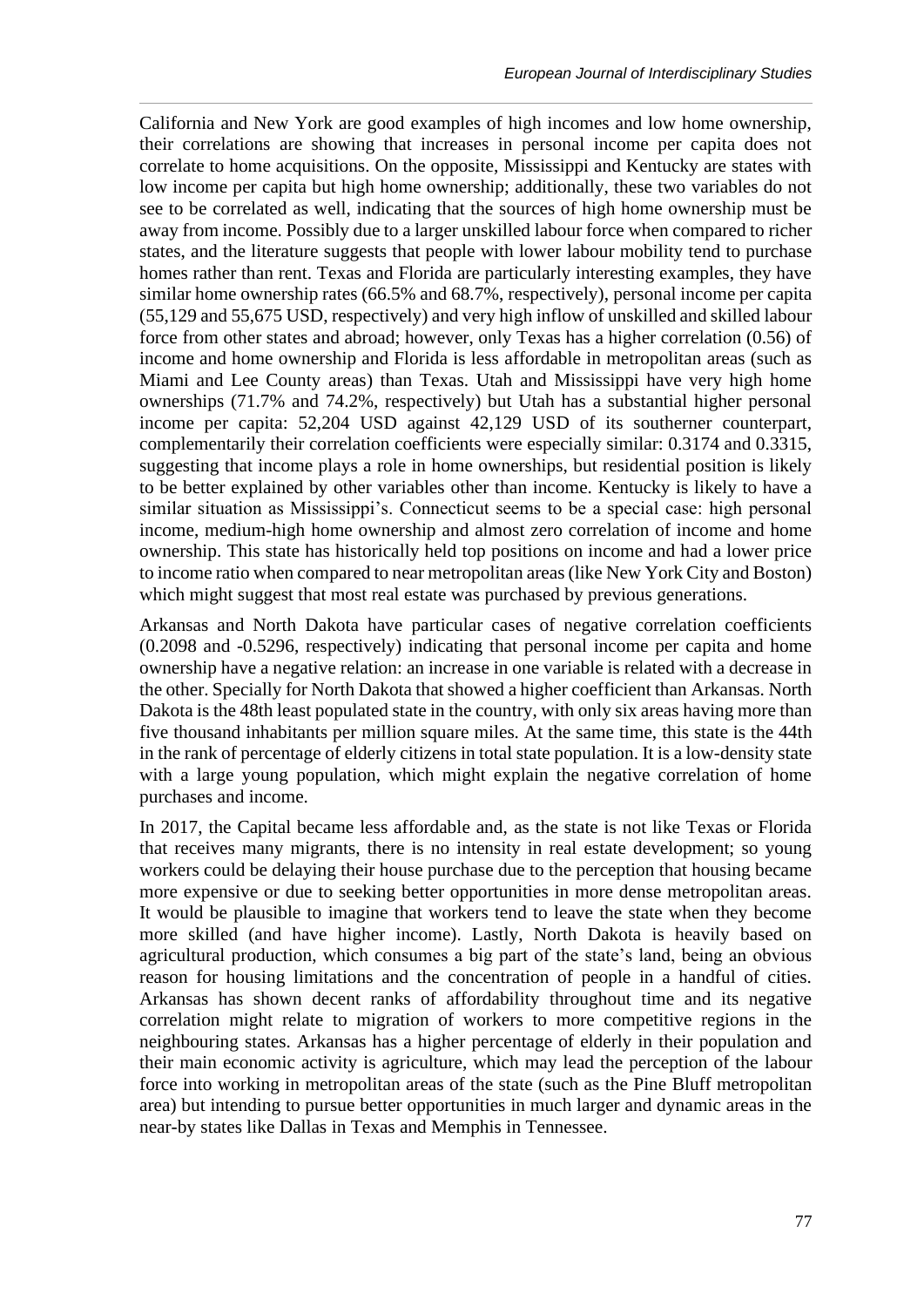

**Figure 6. North Dakota's home ownership and personal income per capita**

Data source: Bureau of Economic Analysis and FED St. Louis



**Figure 7. Arkansas' home ownership and personal income per capita**

Vermont is a state with medium-high personal income per capita, very high home ownership and the highest correlation of 0.6385. This state is the second least populated in the United States and has one of the largest percentages of elderly in their population: almost 20% of the state population is older than 65 years old (as mentioned in Molloy *et al.*, 2011, age is a crucial factor on decreasing mobility within U.S, especially when individuals already have ownership of property). It seems that the historical affordability in of the state guaranteed house purchases in the past (the ones retired today likely purchased houses when working) and the only dense area of the state, Burlington, has become less affordable but the rest of the state seems to be persisted being affordable. The proximity of Burlington to Montreal may play a role in the dynamics of housing and hospitality businesses in the city. Lastly, Massachusetts, seems to be a straightforward case of increase in personal income reflecting in residential purchase. This state has a small area but large population, allied to a very dynamic economy and an extensive number of selective educational institutions. It has similar conditions to New York city, but the Boston area is more affordable. The possible reasoning is that labour mobility (a reason why people would not purchase but rent) does not play a crucial role in this state; skilled labour force does not seek to leave Massachusetts (like in Arkansas or North Dakota) but to stay in it. Highly capable Americans and foreigners move to Massachusetts to study at prestigious universities and do not need to leave the state in order to maximize gains by decreasing housing costs (what would happen to graduate students in Los Angeles or New York city) and by avoiding higher income tax, as Massachusetts has lower personal income tax rates than New York and California.

Data source: Bureau of Economic Analysis and FED St. Louis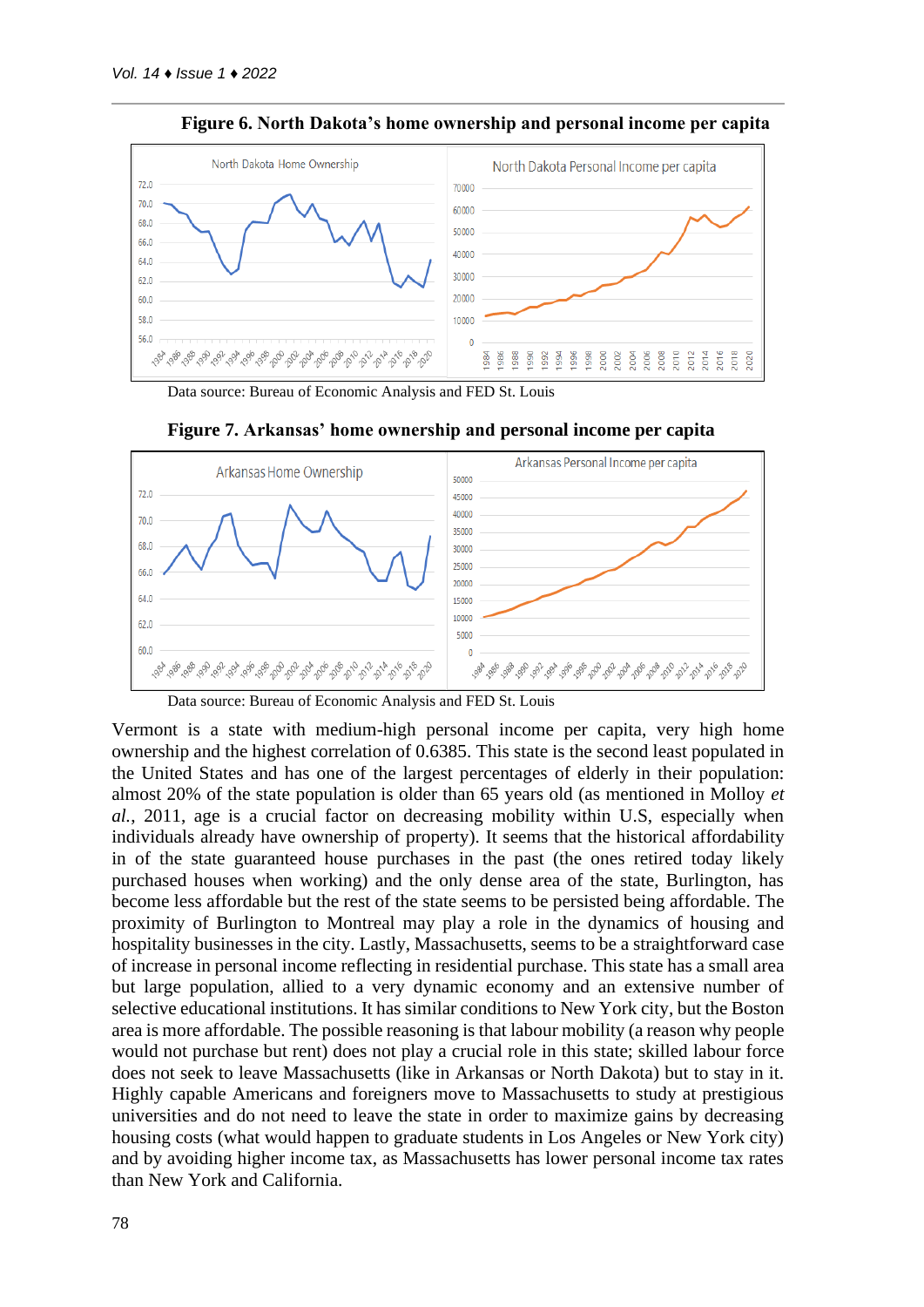Additionally, a second correlation test is performed in order to check for marital status and homeownership, now at a national level (*Table 2*).

| <b>Marital status</b> | <b>Correlation coefficient</b> |
|-----------------------|--------------------------------|
| Married men           | 0.263548                       |
| Married black men     | 0.4797428                      |
| Married white men     | 0.203034                       |
| Married women         | 0.260655                       |
| Married black women   | 0.2580731                      |
| Married white women   | 0.2493259                      |

**Table 2. Marital status and homeownership**

Data source: United States Census Bureau

The correlation between marital status and owning a home is not zero, but in most cases does not present a strong correlation. The exception is left to married black men, which more than half of this subgroup has never married (for white males this rate is around 1/3 of their group). An analysis on why black men is not marrying is a discussion beside the point of this paper, however, would be desirable to hypothesize the reasons for such correlation.

As presented in the literature review, black households are among the main groups of strict residential immobility, especially in neighbourhoods of poor quality (South and Deane, 1993 and Burkhauser *et al*., 1995). A possible conclusion is that black males marry less but are more willing to reside in their own property, likely in a low-income and low-mobility neighbourhood. An obvious derivation from this point is that, according to demographics of the United States, black men have less years of education than white males, which leads to less skilled labour (a proxy for labour mobility, e.g., this subgroup does not take "mobility" as an important factor in the same manner that other subgroups might consider). Below is a graphic representation of the rate of marriage for black men in the United States.

**Figure 8. Rate of married black men in the United States (1993 – 2020)**



Data source: United States Census Bureau (2021)

This graph clearly shows a trend, however, what is peculiar is that since 2016 national homeownership rate for the United States is in a clear rise and the proportion of married black men continues to fall. Certainly, there is a sociological factor to acquiring a home by single and unmarried people since the beginning of the millennium that was not present in the acquisitions done by previous generations, also the change in size of residencies, shared-spaces, office-apartment integrated complexes, the house-capsule concept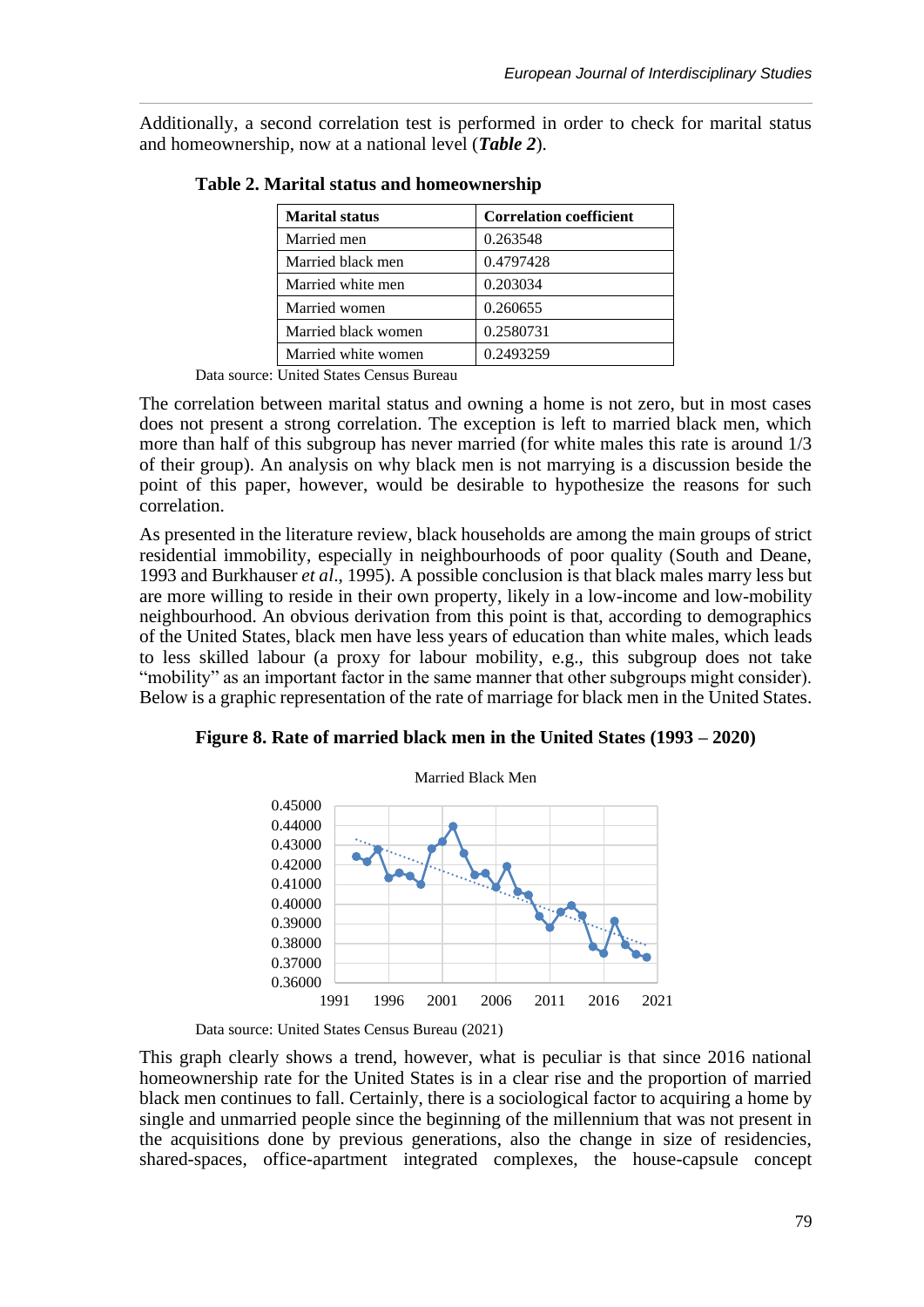developed in Asia and many other modern trends have drastically influenced the perception of people on house acquisition and it should be investigated by future housing studies.

The following Figures 9-12 show the relationship between property vacancies, property prices (vacancies and prices on property market) and the reflection on the rental market. The figures bring evidence about the correlation between vacancies and prices, about the transmission from property market to property rental market (with decreasing home ownership rate there might be a decrease in rental vacancies – thus rents - as people move from own home to rented property, and, last but not least, with the easing of the central bank's monetary policy, there are greater real estate market fluctuations compared to the long-term equilibrium.

*Figure 9* and *Figure 10* show the relationship between the number of vacant housing units intended for sale and the price level over time. It turns out that as the size of the offer decreases, the price increases. There is a strong correlation.



**Figure 9. Vacant housing units for sale in the United States (2001 – 2020)**

Data source: United States Census Bureau (2021)

**Figure 10. House price index for the United States, Index 1980: Q1=100 (2001 – 2020)** 



Data source: United States Census Bureau (2021)

The relationship between the rate of home ownership and the vacancy rate of rents was monitored. The homeownership rate in the United States was highest in 2004 during a period of economic prosperity. Between 2007 and 2009, there was a recession that decimated the real estate market and manifested itself, among other things, in a reduction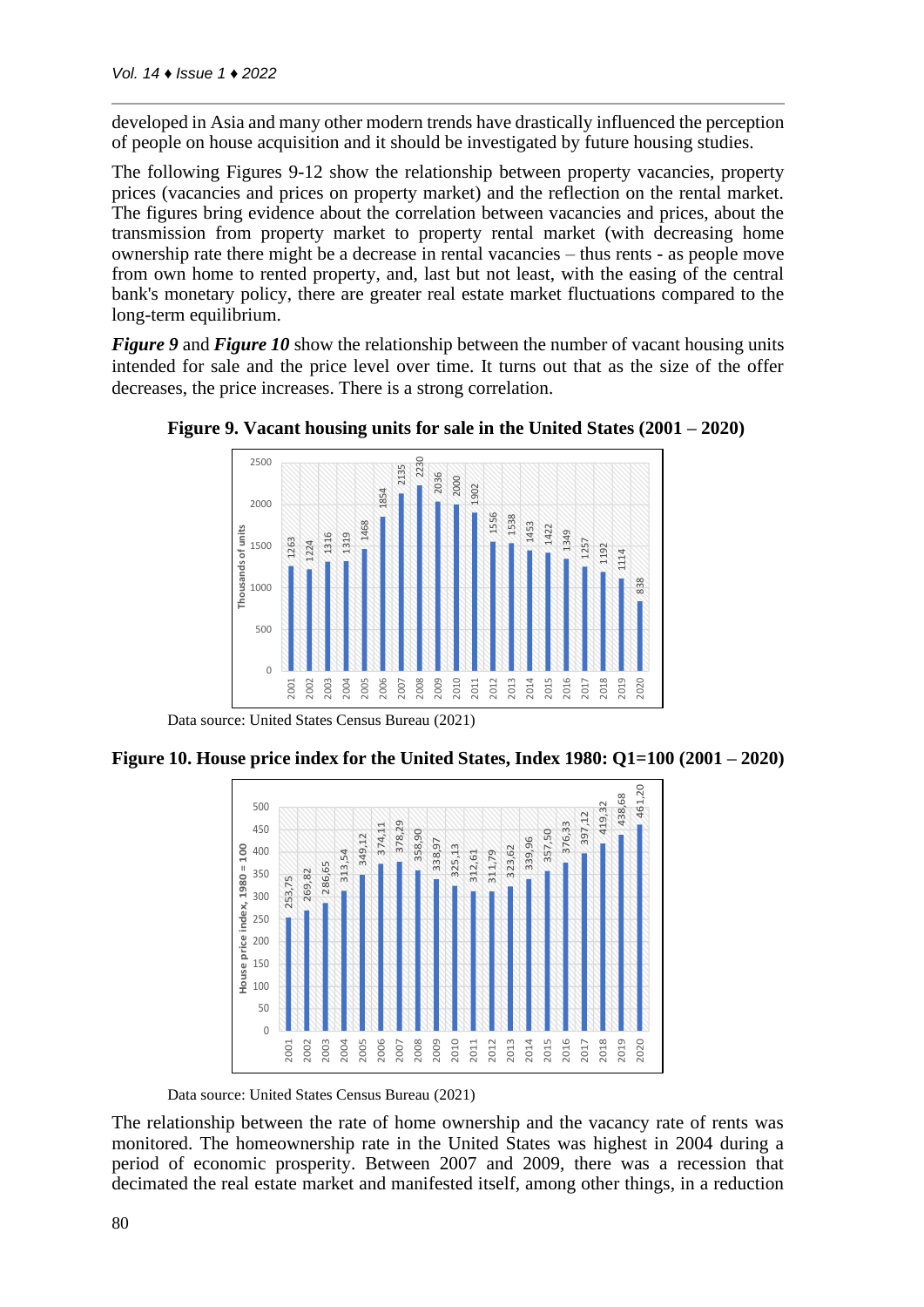in the rate of home ownership (see *Figure 11*). In connection with the central bank's policy in 2020 and 2021, the rate of home ownership is rising again.

The vacancy rate then follows a steady decline since the recession in 2009 (see *Figure 12*). Many people are relocating to the rental sector and housing conditions are deteriorating. Interestingly, after the onset of the COVID-19 pandemic, this declining trend does not change. The reason can be found in the poor financial affordability of owner-occupied housing and households' fears of future economic development.



**Figure 11. Homeownership rate in the United States (1990 – 2020)**

Data source: United States Census Bureau (2021)





Data source: United States Census Bureau (2021)

Due to the decline in interest rates on mortgage loans, there is also a decline between 2008 and 2020 in ratio of total required household debt payments to total disposable income (see *Figure 13*). This trend indicates an improvement in the affordability of owneroccupied housing; however, this improvement is not evenly distributed throughout society. Low-income and medium-sized households often do not have the opportunity to acquire owner-occupied housing due to a significant increase in the price level of real estate. In direct relation to the decline of the ratio of total required household debt payments to total disposable income follows the rise in property prices since 2011. There is an observable correlation between monetary release and house price index. House price is influenced by monetary policy in the same direction as other investments (Cermakova, 2021; Kliber,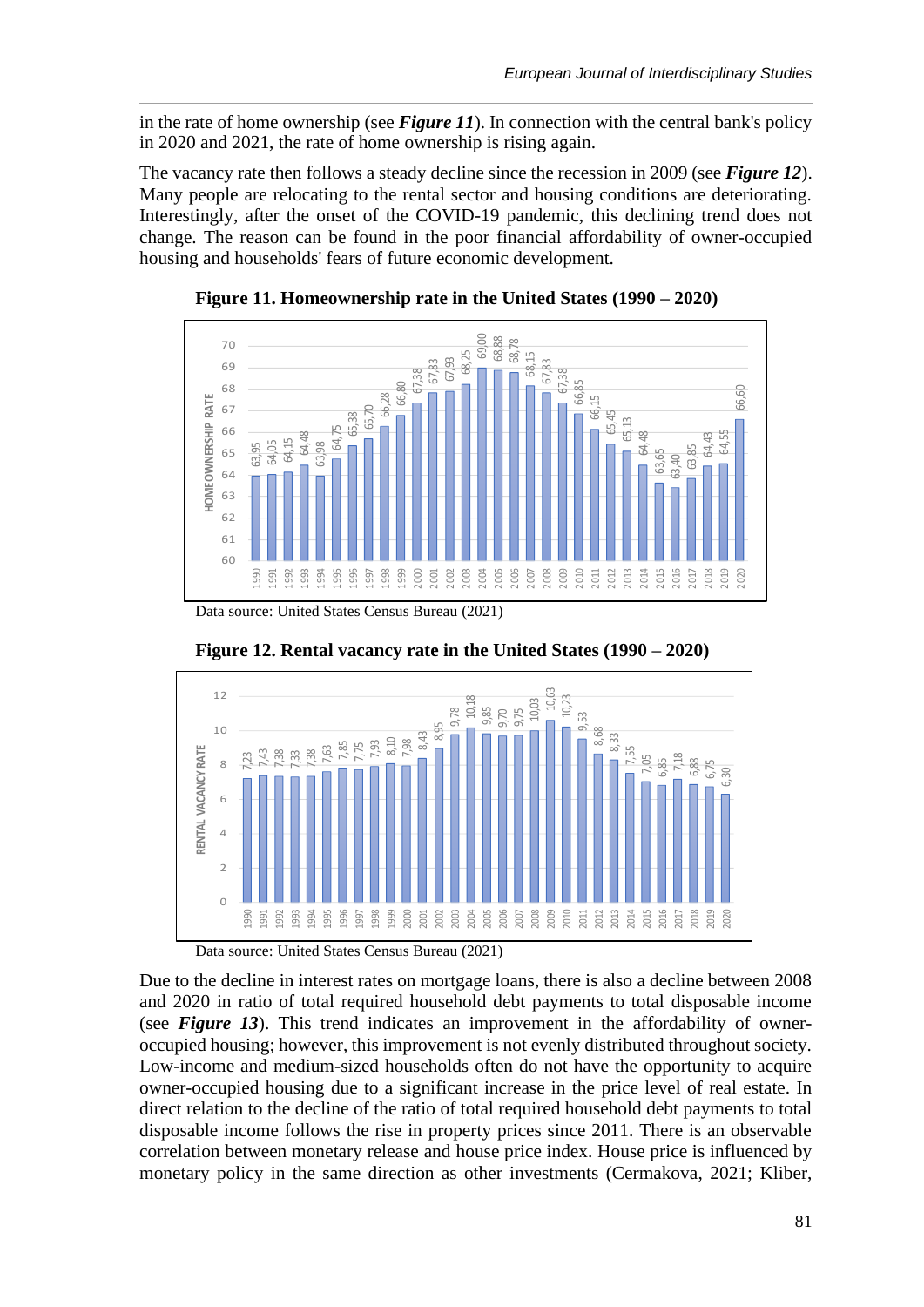2021) as property attracts investments in times of high uncertainty at stock markets (Altinbas, 2020) or attract long term investments for diversification purposes (Andelinović, 2020) and prudence (Perić, 2020). Loose monetary policy would, therefore, support new buyers, but would contribute to home price inflation decreasing housing affordability. Should a countervailing monetary restriction be applied, rising mortgage costs may default mortgages and decrease home ownership. Monetary policy is, in this regard, a questionable tool for solving housing affordability problem (Cecrdlova, 2020) and causing an institutional shock to the economy (Ouechtati, 2021).





Due to the decline in interest rates on mortgage loans, there is also a decline between 2008 and 2020 in ratio of total required household debt payments to total disposable income (see *Figure 13*). This trend indicates an improvement in the affordability of owneroccupied housing; however, this improvement is not evenly distributed throughout society. Low-income and medium-sized households often do not have the opportunity to acquire owner-occupied housing due to a significant increase in the price level of real estate. In direct relation to the decline of the ratio of total required household debt payments to total disposable income follows the rise in property prices since 2011. There is an observable correlation between monetary release and house price index. House price is influenced by monetary policy in the same direction as other investments (Cermakova, 2021; Kliber, 2021) as property attracts investments in times of high uncertainty at stock markets (Altinbas, 2020) or attract long term investments for diversification purposes (Andelinović, 2020) and prudence (Perić, 2020). Loose monetary policy would, therefore, support new buyers, but would contribute to home price inflation decreasing housing affordability. In this regards, Venhoda (2022) confirms that tightening of regulatory measures affects the volume of new mortgages to a larger extent than interest rate change itself. Should a countervailing monetary restriction be applied, rising mortgage costs may default mortgages and decrease home ownership. Monetary policy is, in this regard, a questionable tool for solving housing affordability problem (Cecrdlova, 2020) and causing an institutional shock to the economy (Ouechtati, 2021).

Data source: United States Census Bureau (2021)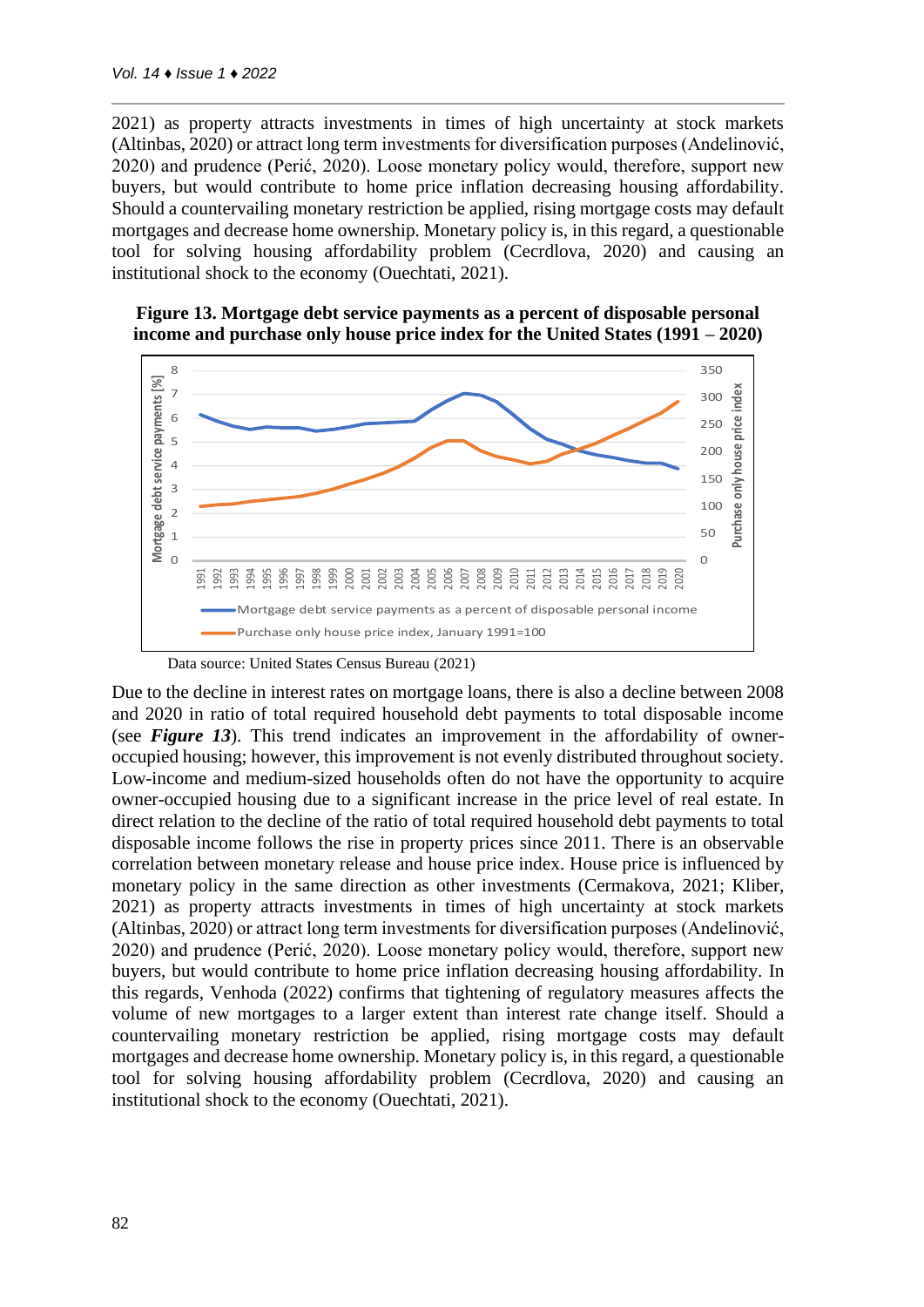## **5. Conclusion**

Aiming at understanding the overall decreasing trend in the homeownership rate we believe that it can be mostly explained by ongoing changes in lifestyle rather than purely with the price-income ratio. We have showed that some other factors such as migration and urbanization, age and marital status, family, skills or current vacancies may better explain changes in homeownership rate. Governments often engage in improving housing affordability by subsidizing selectively at the demand side. We all want to live in a place where housing is affordable, but not necessarily own housing. Renting home may soon be understood as a good solution of housing needs. Once this happens, governments will not need to spend funds on housing policies and boosting housing demand further and having an unintended lock-in effect.

The society should focus on increasing the affordability of both rental and owner-occupied housing in the regional centers of individual states, due to growing urbanization trends, rising real estate prices, speculative purchases and other factors. We believe that achieving a reduction in the growth of the price level of real estate and thus increase the affordability of housing is possible only by increasing new construction. The government may rather therefore reduce regulatory measures related to new construction and support it as much as possible, for example by reducing the tax burden in the case of residential housing. The state strategy of supporting the supply of rental housing may be a very efficient policy. Increasing the share of rental housing may contribute to increasing the mobility of the population with positive effects on the labour market and the economy performance.

In order to respond to the changing needs of the population in accordance with the demographic development of society, changes in the labour market and the volume of new construction in individual regions, the government support should focus mainly on the supply side of the property market (construction companies, developers, municipalities implementing new construction, individual investors, real estate funds), especially on the expansion of the construction of rental housing. At the same time, it is appropriate to support existing disused buildings and brownfields. We believe that focusing the government´s policy on creating a stable and predictable environment in the area of permitting of new construction and enabling the availability of housing close to job opportunities.

**Acknowledgement:** This research was funded by the Technology Agency of the Czech Republic TAČR Éta (TL02000060).

### **References:**

Altinbas, H. (2020). Examining Time-Varying Integrity and Interrelationships Among Global Stock Markets. *International Journal of Economic Sciences*, 9(1): 1-24.

Andelinović, M.; Pavković, A.; Valetić, L. (2020). Equity Fund Performance and Sector Diversification. *International Journal of Economic Sciences*, 9(1): 25-43.

Avdullahi, A.; Hoti, A. (2020). The search for determinants of Small and Medium Enterprises performance. *International Journal of Economic Sciences*, 9(2): 1-22.

Anenberg, E.; Ringo, D. (2021). Housing Market Tightness During COVID-19: Increased Demand or Reduced Supply? FEDS Notes [online]. 2021, 2021(2942) [cit. 2021-8-2]. ISSN 23807172. Available from: doi:10.17016/2380-7172.2942.

Anily, S.J.; Hornik, J.; Israeli, M. (1999) Inferring the distribution of households' duration of residence from data on current residence time. *Journal of Business and Economic Statistics*, 17(3): 373–381.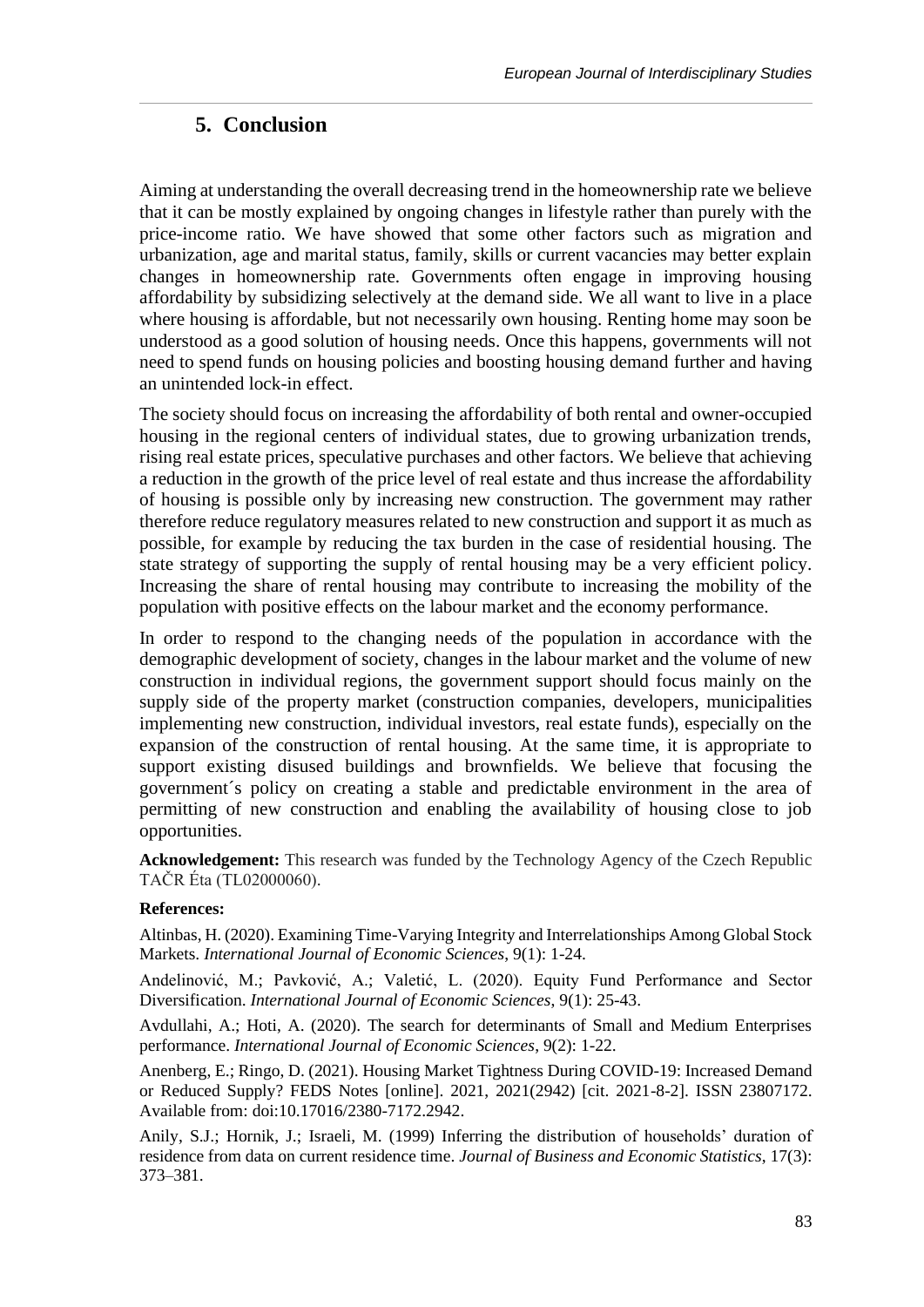Bednář, O.; Čečrdlová, A.; Kadeřábková, B.; Řežábek, P. (2022). Energy Prices Impact on Inflationary Spiral. *Energies*, 15, 3443.

Bremmer, D.; Kesselring, R. (2004). Divorce and female labour force participation: Evidence from times-series data and cointegration. *Atlantic Economic Journal*, 32(3): 175–190.

Brown, L. A.; Moore, E.G. (1970). The intra-urban migration process: a perspective. *Geografiska Annaler* (52B): 368-381.

Burkhauser, R.V.; Butrica, B.A.; Wasylenko, M.J. (1995). Mobility patterns of older homeowners: are older homeowners trapped in distressed neighborhoods? *Research on Aging*, 17(4): 363–384.

Carliner, G. (1974). Determinants of Home Ownership. *Land Economics*, 50 (2): 109.

Cecrdlova, A. (2020). Symmetric Behaviour to Fulfil the Main Objective as the Basis for the Credibility of Central Banks Behaviour on the Example of CNB. *International Journal of Economic Sciences*, 9 (1): 68-82.

Cermakova, K.; Hromada, E. (2022). Change in the Affordability of Owner-Occupied Housing in the Context of Rising Energy Prices. *Energies*, 15, 1281.

Cermakova, K.; Filho, E.A.H. (2021). Effects of Expansionary Monetary Policy on Agricultural Commodities Market. *Sustainability*, 9317.

Cermakova, K.; Jasova, E. (2019). Analysis of the Negative and Positive Impact of Institutional Factors on Unemployment in Visegrad Countries. *International Journal of Economic Sciences*, 8(1): 20-34.

Cermakova, K.; Bejcek, M.; Vorlicek, J.; Mitwallyova, H. (2021). Neglected Theories of Business Cycle - Alternative Ways of Explaining Economic Fluctuations. *Data*, 6,109.

Federal Reserve Economic Data (2021). Production & Business Activity, *Housing* [online]. 2021 [cit. 2021-10-22]. Available from: https://fred.stlouisfed.org/

De Toro, P., Nocca, F., Buglione, F. (2021). Real Estate Market Responses to the COVID-19 Crisis: Which Prospects for the Metropolitan Area of Naples (Italy)? *Urban Science* 5, 20.

Dolnicar, S.; Zare, S. (2020). COVID19 and Airbnb – Disrupting the Disruptor. *Annals of Tourism Research* [online]. 2020, 83.

Gill, V.; Li, F.Ch.; Matovu, Ch. (2020). Analysis of Factors that Influence Financial Literacy of Millennials in Canada. *International Journal of Economic Sciences*, 9 (1): 83-101.

Greenwood, M.J.; Hunt, G.L; McDowell, J. M. (1986). Migration and Employment Change: Empirical Evidence on the Spatial and Temporal Dimensions of the Linkage. *Journal of Regional Science*, 26(2): 223–34.

Hassan, M.M; Lee, G. (2021). Online payment options and consumer trust: Determinants of ecommerce in Afrika. *International Journal of Entrepreneurial Knowledge* 9(2), 1-13.

Helderman, A.C.; Mulder, C.H.; Van Ham, M. (2004). The changing effect of home ownership on residential mobility in the Netherlands. *Housing Studies*, 19(4): 601–616.

Hoxby, C.M. (2009). The Changing Selectivity of American Colleges. *Journal of Economic Perspectives*, 23 (4): 95-118.

Hejdukova, P.; Kurekova L.; Krechovska, M. (2020). The Measurement of Industry 4.0: An Empirical Cluster Analysis for EU Countries. *International Journal of Economic Sciences*, 9(1): 121-134.

Hromada, E.; Vitasek, S.; Holcman, J.; Schneiderova Heralova, R.; Krulicky, T. (2021). Residential Construction with a Focus on Evaluation of the Life Cycle of Buildings. *Buildings* [online]. 2021, 11(11).

Hromada, E. (2021). Development of the real estate market in the Czech Republic in connection with the Covid-19 pandemic. *Proceedings of the 15th Economics and Finance Conference*, Prague, doi: 10.20472/EFC.2021.015.014.

Hromada, E.; Vitasek, S.; Holcman, J.; Schneiderova Heralova, R.; Krulicky, T. (2021). Residential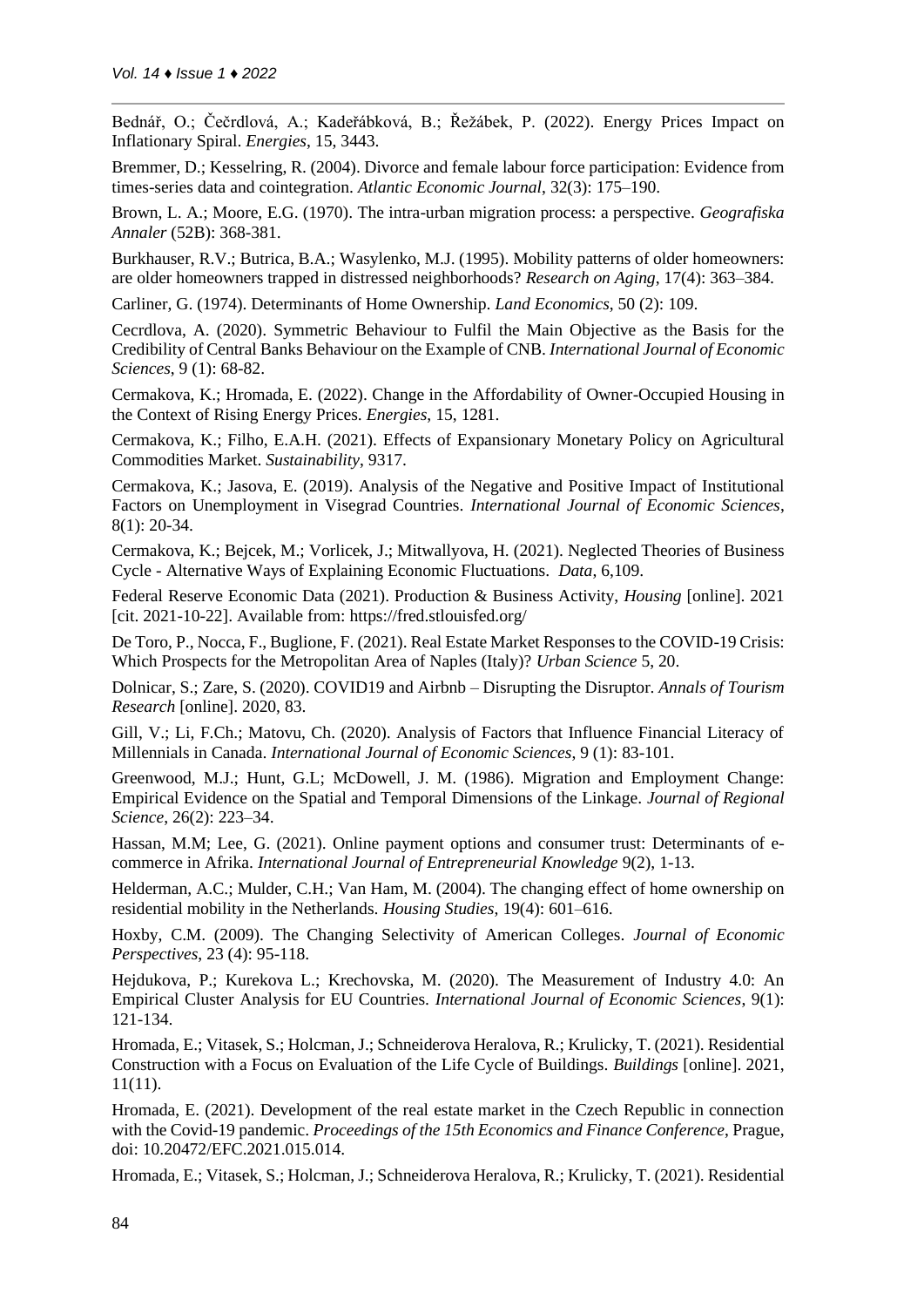construction with a focus on evaluation of the life cycle of buildings. *Data*, 6, https://doi.org/10.3390/

Hromada, E.; Krulicky, T. (2021). Investing in real estate in the Czech Republic and analysing the dependence of profitability and technical and socio-economic factors. *Sustainability* 2021, 13.

Horak, J.; Mlsova, K.; Machova, V. (2021). Impact of the coronavirus pandemic on the tertiary sector. *Littera Scripta*, 14(1), 28-39.

Jasova, E.; Kaderabkova, B. (2019). Analysis of Effects of Reconciliation of Family and Work Life of Women Through the Prism of Non-accelerating Inflation Rate of Unemployment in the Czech Republic. *Politická ekonomie*, 67(3), 316-332.

Kliber, P.; Rutkowska-Ziarko, A. (2021). Portfolio choice with a fundamental criterion – an algorithm and practical applicationon – a computation methods and empirical analysis. *International Journal of Economic Sciences*, 10 (1): 39-52.

Le Goix, R.; Ysebaert, R.; Giraud, T. et al. (2021). Unequal housing affordability across European cities. The ESPON Housing Database, Insights on Affordability in Selected Cities in Europe. *Cybergeo*, available at: https://journals.openedition.org/cybergeo/36478.

Kaderabkova, B.; Jasova, E. (2019). Development of real unit wage costs on the macro-and mezzo level of the Czech Republic. *International Journal of Economic Sciences*, 8(2): 45-59.

Kaderabkova, B.; Jasova, E.; Holman, R. (2020a). Analysis of substitution changes in the Phillips curve in V4 countries over the course of economic cycles. *International Journal of Economic Sciences*, 9 (2): 39-54.

Kaderabkova, B.; Jasova, E. (2020b). Comparation of the economic cycle on labour market in the construction industry and in the national economy of the Czechia. *Civil Engineering Journal* 10/2020.

Kopp, J.; Kureková, L.; Hejduková, P.; Vogt, D.; Hejduk, T. (2021). Relationships between Insufficient Drinking Water Supply and the Socio-Economic Development of Small Municipalities: Mayors' Opinions from the Czech Republic. *Water*, 13, 2098.

Krulicky, T.; Kalinova, E.; Kucera, J. (2020). Machine Learning Prediction of USA Export to PRC in Context of Mutual Sanction. *Littera Scripta*, 13(1): 83-101.

Krulicky, T.; Horak, J. (2019) Real estate as an investment asset. SHS Web of Conferences. 61. DOI 10.1051/shsconf/20196101011.

Łuczak, A.; Kalinowski, S. (2020). Assessing the level of the material deprivation of European Union countries. *PLoS ONE* 15(9): e0238376.

Lukavec, M.; Kaderabkova, B. (2017). How much does a minute of commuting time cost? An examination of property prices in relation to distance to the city center in Prague, Czech Republic. *Civil Engineering Journal* 4/2017.

Maalsen, S.; Rogers, D.; Ross, L.P. (2020). Rent and crisis: Old housing problems require a new state of exception in Australia. *Dialogues in Human Geography*, 10(2): 225-229.

Molloy, R.; Smith, C.L.; Wozniak, A. (2011). Internal Migration in the United States. *Journal of Economic Perspectives*, 25 (3): 173-196.

Mulder, C.H. (2006) Home-ownership and family formation. *Journal of Housing and the Built Environment*, 21:281–298.

Mulder, C.H.; Wagner, M. (1998). First-time Home-ownership in the Family Life Course: A West German-Dutch Comparison. *Urban Studies*, 35(4): 687–713.

Nicola, M.; Alsafi, Z.; Sohrabi, C.; Kerwan, A.; Al-Jabir, A; Iosifidis, C.; Agha, M.; Agha, R. (2020). The socio-economic implications of the coronavirus pandemic (COVID-19): A review. *International Journal of Surgery*, 78:185-193.

Ouechtati, I. (2020). Institutions and foreign direct investment: A Panel VAR approach. *International Journal of Economic Sciences*, 9 (2): 55-70.